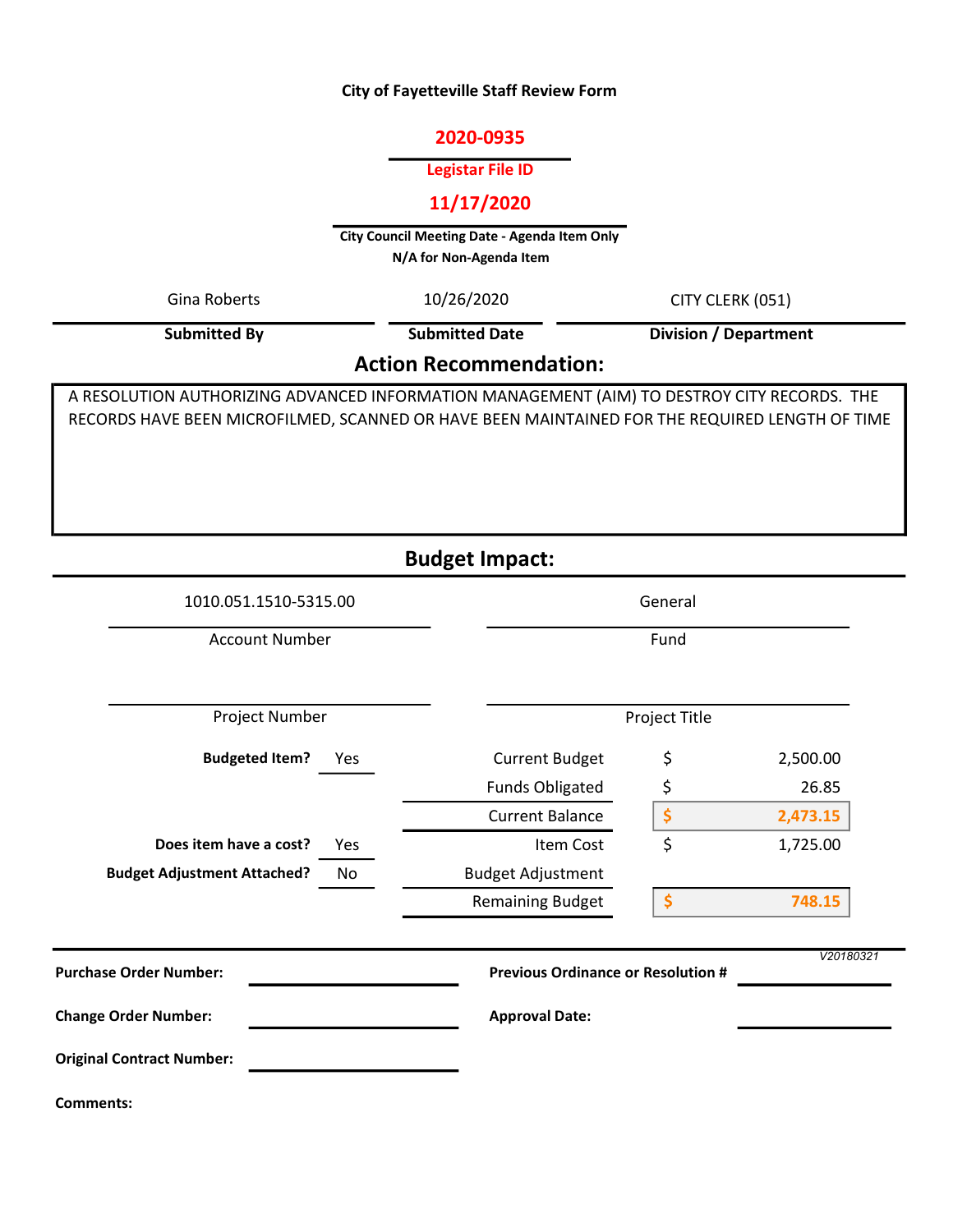

### MEETING OF NOVEMBER 17, 2020

- TO: Mayor and City Council
- THRU: Kara Paxton
- FROM: Gina Roberts, Document Manager
- DATE: October 22, 2020

# SUBJECT: Advanced Information Management (AIM), Destruction of Records

## RECOMMENDATION:

Staff recommends the destruction of records. All records recommended for destruction have been microfilmed or scanned and maintained for the required length of time. Attached is a listing of records that are ready for destruction.

### Attachments:

List of documents to be destroyed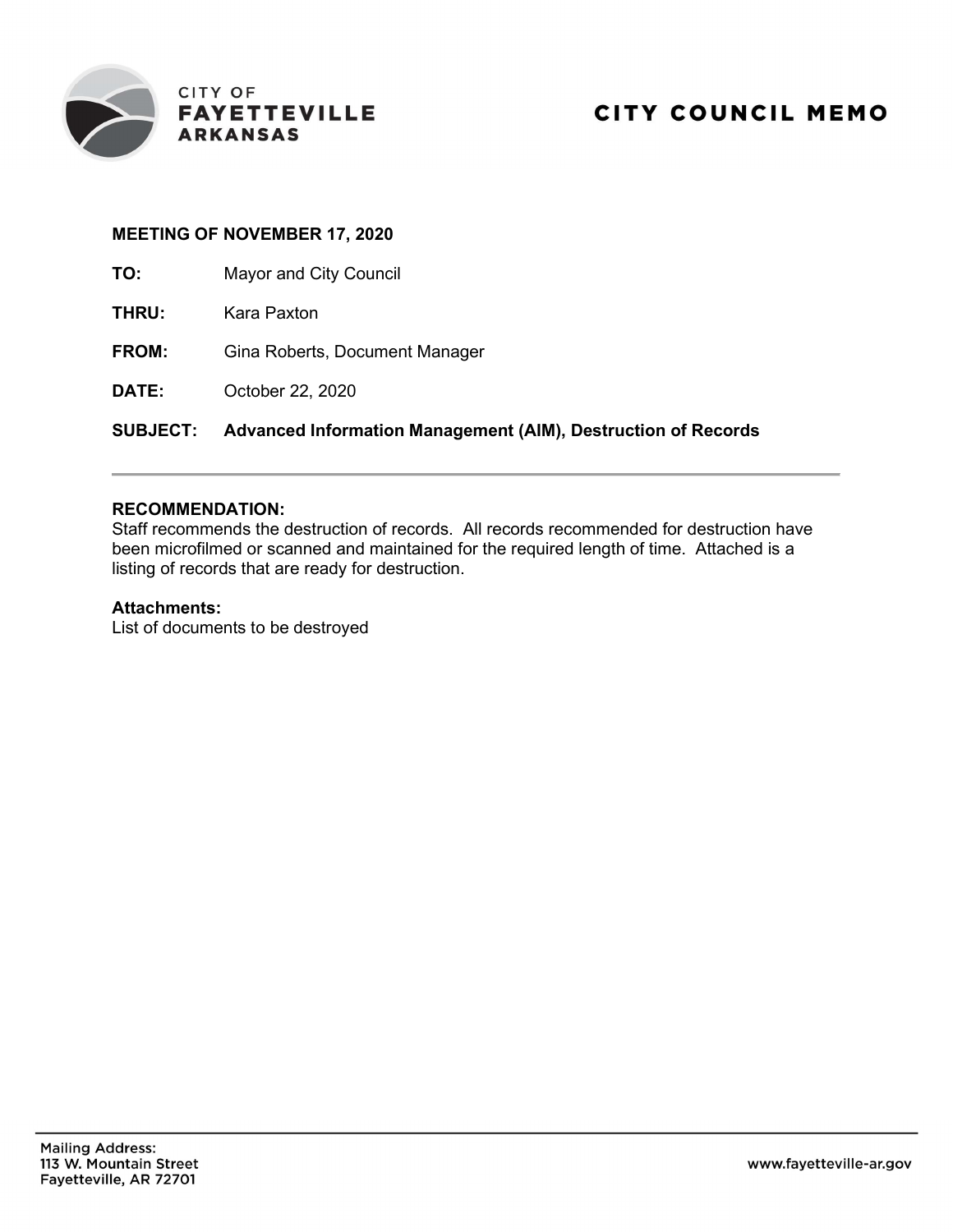### **AFFIDAVIT OF DESTRUCTION OF CITY OF FAYETTEVILLE RECORDS**

**STATE OF ARKANSAS )** ) SS: **COUNTY OF WASHINGTON )** 

I, Gina Roberts, Document Manager for the City of Fayetteville, do hereby certify that the records listed as Exhibit "A" have been retained for the required number of years. I further certify the following:

- 1. That the documents listed in Exhibit "A" attached hereto and made a part hereof are being destroyed by the City of Fayetteville as authorized by Fayetteville City Council Resolution No. adopted on the  $\_\_\_$  day of  $\_\_\_\_\_\_\_\$ .
- 2. These records have been maintained according to State statute and the Retention Schedule for the City of Fayetteville.
- 3. The method of destroying said documents was shredding.

Gina Roberts, Document Manger

\_\_\_\_\_\_\_\_\_\_\_\_\_\_\_\_\_\_\_\_\_\_\_\_\_\_\_\_\_\_\_\_

\_\_\_\_\_\_\_\_\_\_\_\_\_\_\_\_\_\_\_\_\_\_\_\_\_\_\_\_\_\_\_\_

\_\_\_\_\_\_\_\_\_\_\_\_\_\_\_\_\_\_\_\_\_\_\_\_\_\_\_\_\_\_\_ City Council Member, Witness

Subscribed and Sworn to me, a Notary Public, this \_\_\_\_\_ day of \_\_\_\_\_\_\_\_\_\_\_\_\_\_\_\_\_, \_\_\_\_\_\_\_\_\_\_\_.

Notary Public

My Commission Expires: \_\_\_\_\_\_\_\_\_\_\_\_\_\_\_\_\_\_\_\_\_

SEAL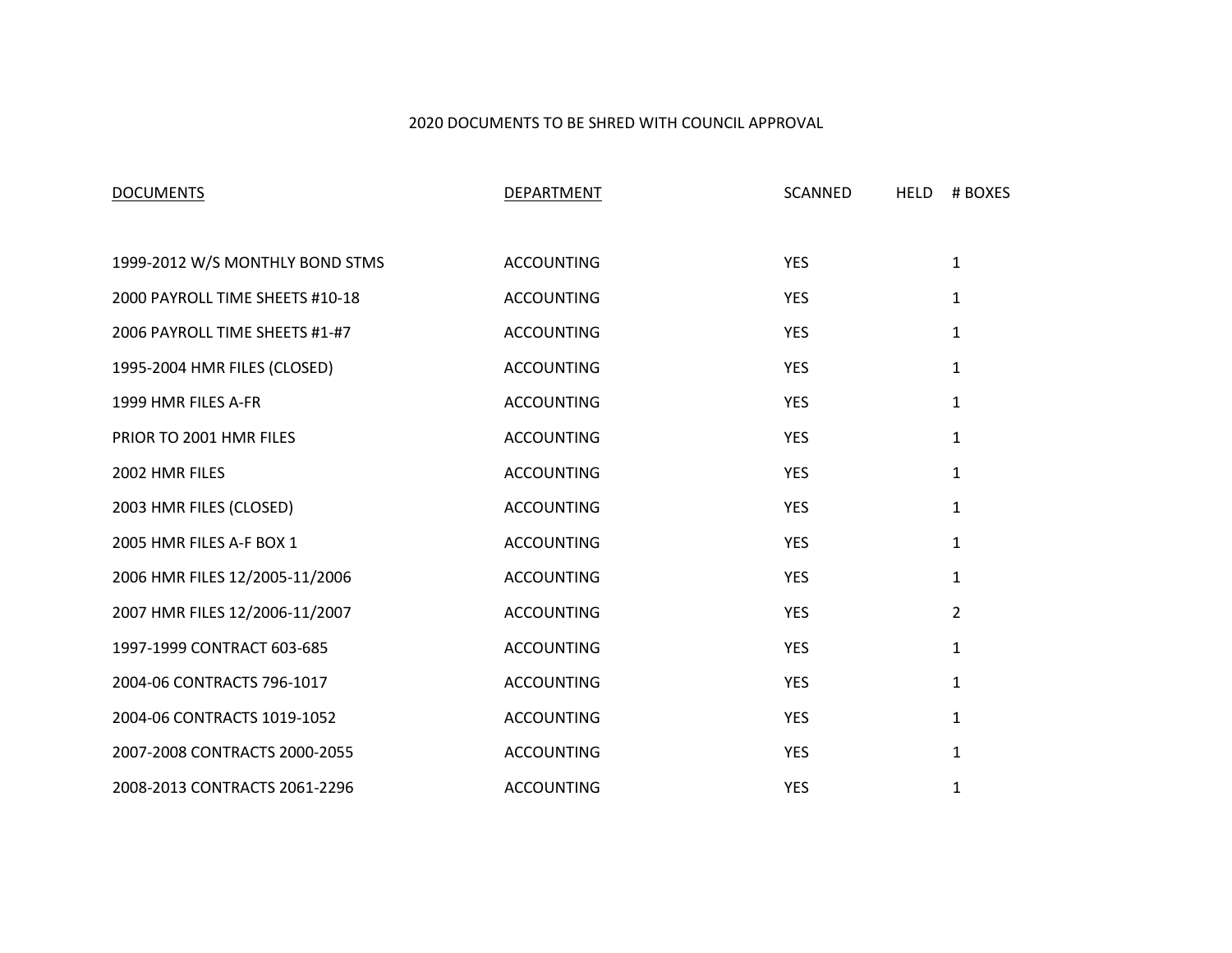### 2020 DOCUMENTS TO BE SHRED WITH COUNCIL APPROVAL

| <b>DOCUMENTS</b>                | <b>DEPARTMENT</b> | <b>SCANNED</b> | <b>HELD</b> | # BOXES        |
|---------------------------------|-------------------|----------------|-------------|----------------|
|                                 |                   |                |             |                |
| 1999-2012 W/S MONTHLY BOND STMS | <b>ACCOUNTING</b> | <b>YES</b>     |             | $\mathbf{1}$   |
| 2000 PAYROLL TIME SHEETS #10-18 | <b>ACCOUNTING</b> | <b>YES</b>     |             | $\mathbf{1}$   |
| 2006 PAYROLL TIME SHEETS #1-#7  | <b>ACCOUNTING</b> | <b>YES</b>     |             | $\mathbf{1}$   |
| 1995-2004 HMR FILES (CLOSED)    | <b>ACCOUNTING</b> | <b>YES</b>     |             | $\mathbf{1}$   |
| 1999 HMR FILES A-FR             | <b>ACCOUNTING</b> | <b>YES</b>     |             | $\mathbf 1$    |
| PRIOR TO 2001 HMR FILES         | <b>ACCOUNTING</b> | <b>YES</b>     |             | $\mathbf{1}$   |
| 2002 HMR FILES                  | <b>ACCOUNTING</b> | <b>YES</b>     |             | $\mathbf{1}$   |
| 2003 HMR FILES (CLOSED)         | <b>ACCOUNTING</b> | <b>YES</b>     |             | $\mathbf{1}$   |
| 2005 HMR FILES A-F BOX 1        | <b>ACCOUNTING</b> | <b>YES</b>     |             | $\mathbf{1}$   |
| 2006 HMR FILES 12/2005-11/2006  | <b>ACCOUNTING</b> | <b>YES</b>     |             | 1              |
| 2007 HMR FILES 12/2006-11/2007  | <b>ACCOUNTING</b> | <b>YES</b>     |             | $\overline{2}$ |
| 1997-1999 CONTRACT 603-685      | <b>ACCOUNTING</b> | <b>YES</b>     |             | $\mathbf{1}$   |
| 2004-06 CONTRACTS 796-1017      | <b>ACCOUNTING</b> | <b>YES</b>     |             | $\mathbf{1}$   |
| 2004-06 CONTRACTS 1019-1052     | <b>ACCOUNTING</b> | <b>YES</b>     |             | $\mathbf{1}$   |
| 2007-2008 CONTRACTS 2000-2055   | <b>ACCOUNTING</b> | <b>YES</b>     |             | $\mathbf{1}$   |
| 2008-2013 CONTRACTS 2061-2296   | <b>ACCOUNTING</b> | <b>YES</b>     |             | $\mathbf{1}$   |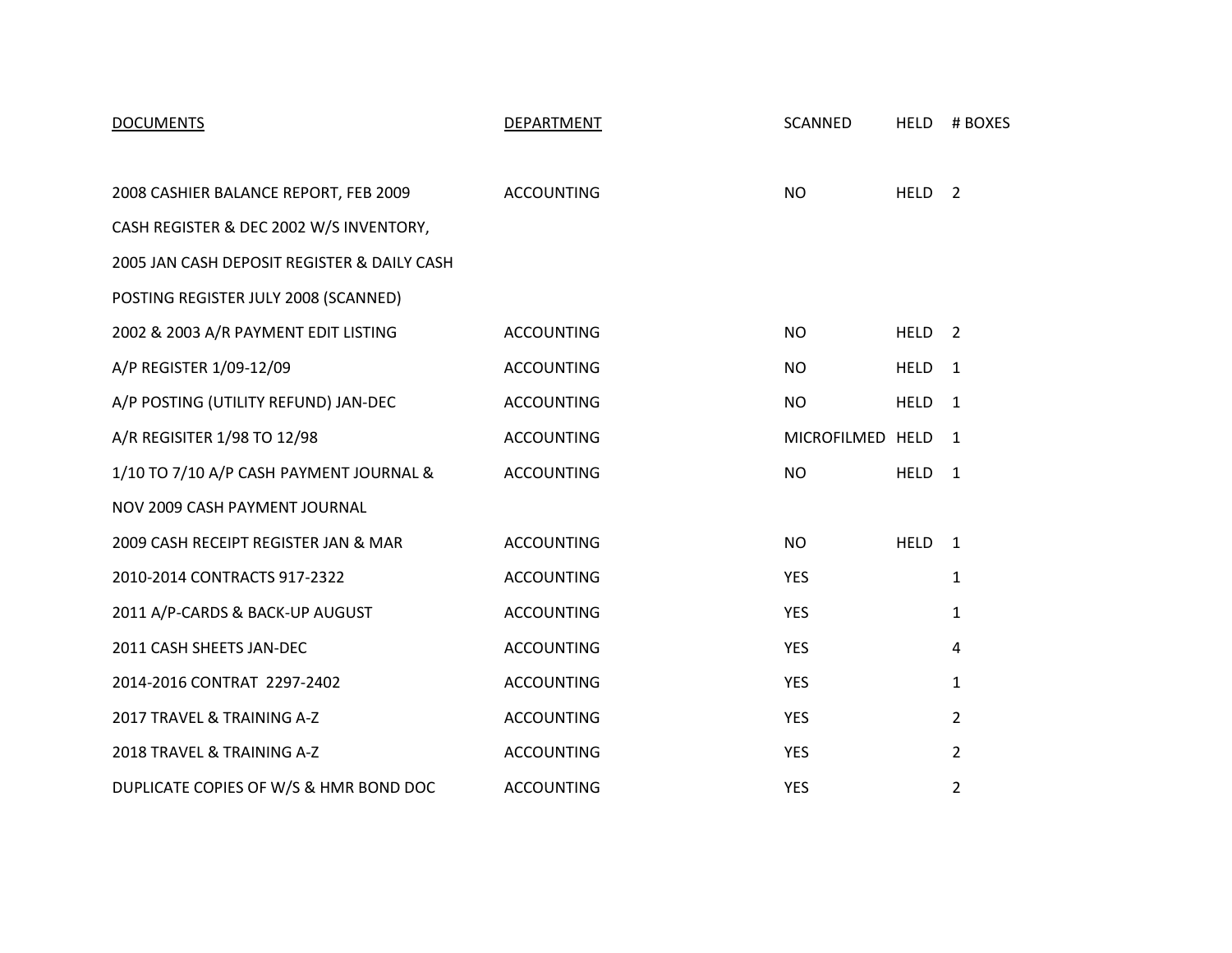| <b>DOCUMENTS</b>                            | DEPARTMENT        | <b>SCANNED</b>   | <b>HELD</b>       | # BOXES        |
|---------------------------------------------|-------------------|------------------|-------------------|----------------|
|                                             |                   |                  |                   |                |
| 2008 CASHIER BALANCE REPORT, FEB 2009       | <b>ACCOUNTING</b> | <b>NO</b>        | HELD <sub>2</sub> |                |
| CASH REGISTER & DEC 2002 W/S INVENTORY,     |                   |                  |                   |                |
| 2005 JAN CASH DEPOSIT REGISTER & DAILY CASH |                   |                  |                   |                |
| POSTING REGISTER JULY 2008 (SCANNED)        |                   |                  |                   |                |
| 2002 & 2003 A/R PAYMENT EDIT LISTING        | <b>ACCOUNTING</b> | <b>NO</b>        | <b>HELD</b>       | $\overline{2}$ |
| A/P REGISTER 1/09-12/09                     | <b>ACCOUNTING</b> | NO               | <b>HELD</b>       | $\mathbf{1}$   |
| A/P POSTING (UTILITY REFUND) JAN-DEC        | <b>ACCOUNTING</b> | <b>NO</b>        | <b>HELD</b>       | 1              |
| A/R REGISITER 1/98 TO 12/98                 | <b>ACCOUNTING</b> | MICROFILMED HELD |                   | 1              |
| 1/10 TO 7/10 A/P CASH PAYMENT JOURNAL &     | <b>ACCOUNTING</b> | <b>NO</b>        | <b>HELD</b>       | 1              |
| NOV 2009 CASH PAYMENT JOURNAL               |                   |                  |                   |                |
| 2009 CASH RECEIPT REGISTER JAN & MAR        | <b>ACCOUNTING</b> | <b>NO</b>        | <b>HELD</b>       | 1              |
| 2010-2014 CONTRACTS 917-2322                | <b>ACCOUNTING</b> | <b>YES</b>       |                   | $\mathbf{1}$   |
| 2011 A/P-CARDS & BACK-UP AUGUST             | <b>ACCOUNTING</b> | <b>YES</b>       |                   | $\mathbf{1}$   |
| 2011 CASH SHEETS JAN-DEC                    | <b>ACCOUNTING</b> | <b>YES</b>       |                   | 4              |
| 2014-2016 CONTRAT 2297-2402                 | <b>ACCOUNTING</b> | <b>YES</b>       |                   | $\mathbf{1}$   |
| 2017 TRAVEL & TRAINING A-Z                  | <b>ACCOUNTING</b> | <b>YES</b>       |                   | $\overline{2}$ |
| 2018 TRAVEL & TRAINING A-Z                  | <b>ACCOUNTING</b> | <b>YES</b>       |                   | $\overline{2}$ |
| DUPLICATE COPIES OF W/S & HMR BOND DOC      | <b>ACCOUNTING</b> | <b>YES</b>       |                   | $\overline{2}$ |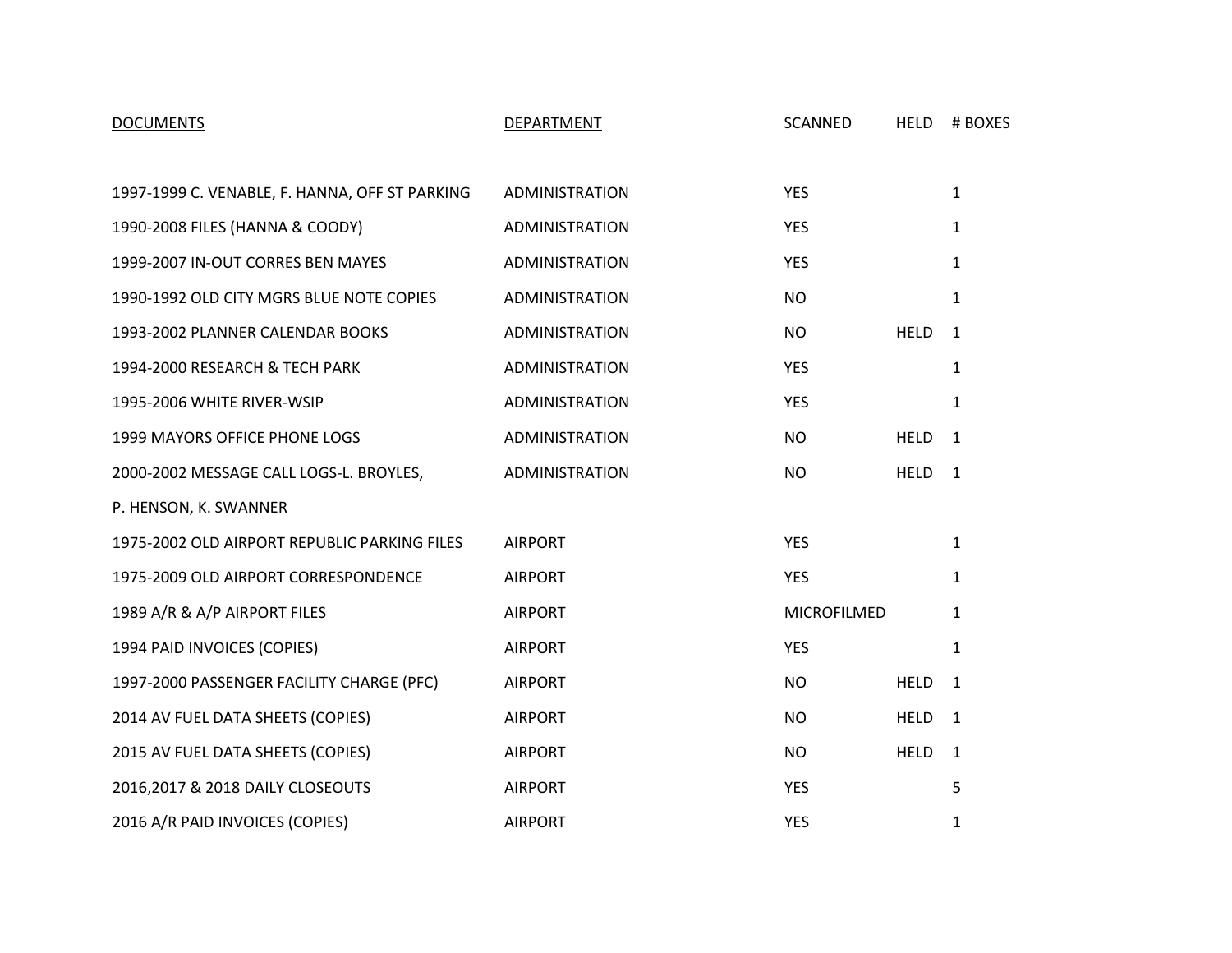| <b>DOCUMENTS</b>                               | <b>DEPARTMENT</b>     | SCANNED     | <b>HELD</b> | # BOXES      |
|------------------------------------------------|-----------------------|-------------|-------------|--------------|
|                                                |                       |             |             |              |
| 1997-1999 C. VENABLE, F. HANNA, OFF ST PARKING | <b>ADMINISTRATION</b> | <b>YES</b>  |             | $\mathbf{1}$ |
| 1990-2008 FILES (HANNA & COODY)                | <b>ADMINISTRATION</b> | <b>YES</b>  |             | $\mathbf{1}$ |
| 1999-2007 IN-OUT CORRES BEN MAYES              | <b>ADMINISTRATION</b> | <b>YES</b>  |             | $\mathbf{1}$ |
| 1990-1992 OLD CITY MGRS BLUE NOTE COPIES       | ADMINISTRATION        | <b>NO</b>   |             | $\mathbf{1}$ |
| 1993-2002 PLANNER CALENDAR BOOKS               | <b>ADMINISTRATION</b> | <b>NO</b>   | <b>HELD</b> | $\mathbf{1}$ |
| 1994-2000 RESEARCH & TECH PARK                 | <b>ADMINISTRATION</b> | <b>YES</b>  |             | 1            |
| 1995-2006 WHITE RIVER-WSIP                     | <b>ADMINISTRATION</b> | <b>YES</b>  |             | $\mathbf{1}$ |
| 1999 MAYORS OFFICE PHONE LOGS                  | ADMINISTRATION        | <b>NO</b>   | <b>HELD</b> | $\mathbf{1}$ |
| 2000-2002 MESSAGE CALL LOGS-L. BROYLES,        | <b>ADMINISTRATION</b> | <b>NO</b>   | <b>HELD</b> | $\mathbf{1}$ |
| P. HENSON, K. SWANNER                          |                       |             |             |              |
| 1975-2002 OLD AIRPORT REPUBLIC PARKING FILES   | <b>AIRPORT</b>        | <b>YES</b>  |             | $\mathbf{1}$ |
| 1975-2009 OLD AIRPORT CORRESPONDENCE           | <b>AIRPORT</b>        | YES         |             | $\mathbf{1}$ |
| 1989 A/R & A/P AIRPORT FILES                   | <b>AIRPORT</b>        | MICROFILMED |             | $\mathbf{1}$ |
| 1994 PAID INVOICES (COPIES)                    | <b>AIRPORT</b>        | <b>YES</b>  |             | 1            |
| 1997-2000 PASSENGER FACILITY CHARGE (PFC)      | <b>AIRPORT</b>        | <b>NO</b>   | <b>HELD</b> | 1            |
| 2014 AV FUEL DATA SHEETS (COPIES)              | <b>AIRPORT</b>        | <b>NO</b>   | <b>HELD</b> | 1            |
| 2015 AV FUEL DATA SHEETS (COPIES)              | <b>AIRPORT</b>        | <b>NO</b>   | <b>HELD</b> | $\mathbf{1}$ |
| 2016,2017 & 2018 DAILY CLOSEOUTS               | <b>AIRPORT</b>        | <b>YES</b>  |             | 5            |
| 2016 A/R PAID INVOICES (COPIES)                | <b>AIRPORT</b>        | <b>YES</b>  |             | 1            |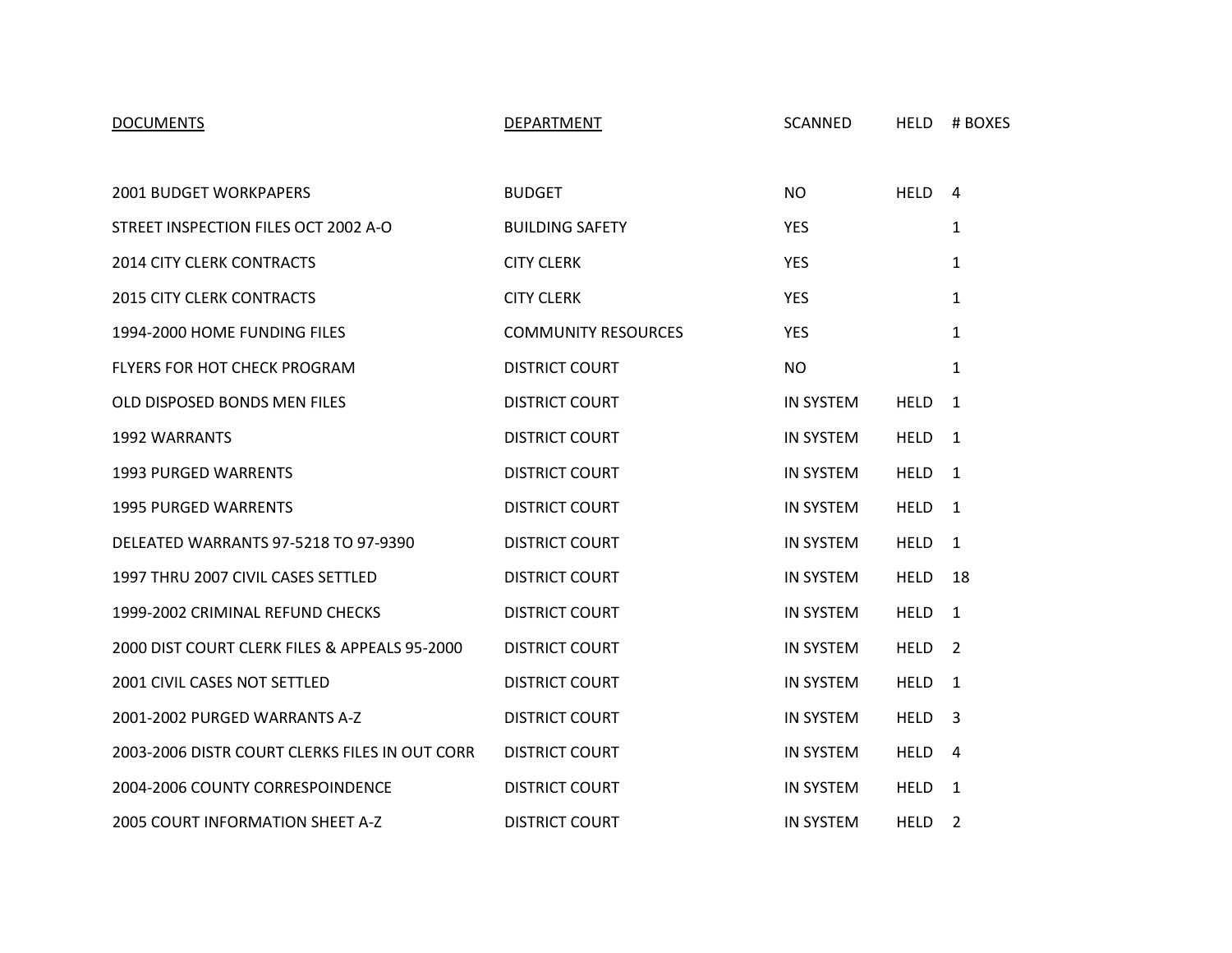| <b>DOCUMENTS</b>                               | DEPARTMENT                 | <b>SCANNED</b>   | <b>HELD</b> | # BOXES        |
|------------------------------------------------|----------------------------|------------------|-------------|----------------|
|                                                |                            |                  |             |                |
| 2001 BUDGET WORKPAPERS                         | <b>BUDGET</b>              | <b>NO</b>        | <b>HELD</b> | $\overline{4}$ |
| STREET INSPECTION FILES OCT 2002 A-O           | <b>BUILDING SAFETY</b>     | <b>YES</b>       |             | $\mathbf{1}$   |
| <b>2014 CITY CLERK CONTRACTS</b>               | <b>CITY CLERK</b>          | <b>YES</b>       |             | 1              |
| <b>2015 CITY CLERK CONTRACTS</b>               | <b>CITY CLERK</b>          | <b>YES</b>       |             | $\mathbf{1}$   |
| 1994-2000 HOME FUNDING FILES                   | <b>COMMUNITY RESOURCES</b> | <b>YES</b>       |             | 1              |
| FLYERS FOR HOT CHECK PROGRAM                   | <b>DISTRICT COURT</b>      | <b>NO</b>        |             | $\mathbf{1}$   |
| OLD DISPOSED BONDS MEN FILES                   | <b>DISTRICT COURT</b>      | <b>IN SYSTEM</b> | <b>HELD</b> | 1              |
| <b>1992 WARRANTS</b>                           | <b>DISTRICT COURT</b>      | <b>IN SYSTEM</b> | <b>HELD</b> | $\mathbf{1}$   |
| <b>1993 PURGED WARRENTS</b>                    | <b>DISTRICT COURT</b>      | <b>IN SYSTEM</b> | <b>HELD</b> | 1              |
| <b>1995 PURGED WARRENTS</b>                    | <b>DISTRICT COURT</b>      | <b>IN SYSTEM</b> | <b>HELD</b> | $\mathbf{1}$   |
| DELEATED WARRANTS 97-5218 TO 97-9390           | <b>DISTRICT COURT</b>      | <b>IN SYSTEM</b> | <b>HELD</b> | $\mathbf{1}$   |
| 1997 THRU 2007 CIVIL CASES SETTLED             | <b>DISTRICT COURT</b>      | <b>IN SYSTEM</b> | <b>HELD</b> | 18             |
| 1999-2002 CRIMINAL REFUND CHECKS               | <b>DISTRICT COURT</b>      | <b>IN SYSTEM</b> | <b>HELD</b> | 1              |
| 2000 DIST COURT CLERK FILES & APPEALS 95-2000  | <b>DISTRICT COURT</b>      | <b>IN SYSTEM</b> | <b>HELD</b> | 2              |
| 2001 CIVIL CASES NOT SETTLED                   | <b>DISTRICT COURT</b>      | <b>IN SYSTEM</b> | <b>HELD</b> | 1              |
| 2001-2002 PURGED WARRANTS A-Z                  | <b>DISTRICT COURT</b>      | <b>IN SYSTEM</b> | <b>HELD</b> | 3              |
| 2003-2006 DISTR COURT CLERKS FILES IN OUT CORR | <b>DISTRICT COURT</b>      | <b>IN SYSTEM</b> | <b>HELD</b> | 4              |
| 2004-2006 COUNTY CORRESPOINDENCE               | <b>DISTRICT COURT</b>      | <b>IN SYSTEM</b> | <b>HELD</b> | 1              |
| 2005 COURT INFORMATION SHEET A-Z               | <b>DISTRICT COURT</b>      | <b>IN SYSTEM</b> | <b>HELD</b> | $\overline{2}$ |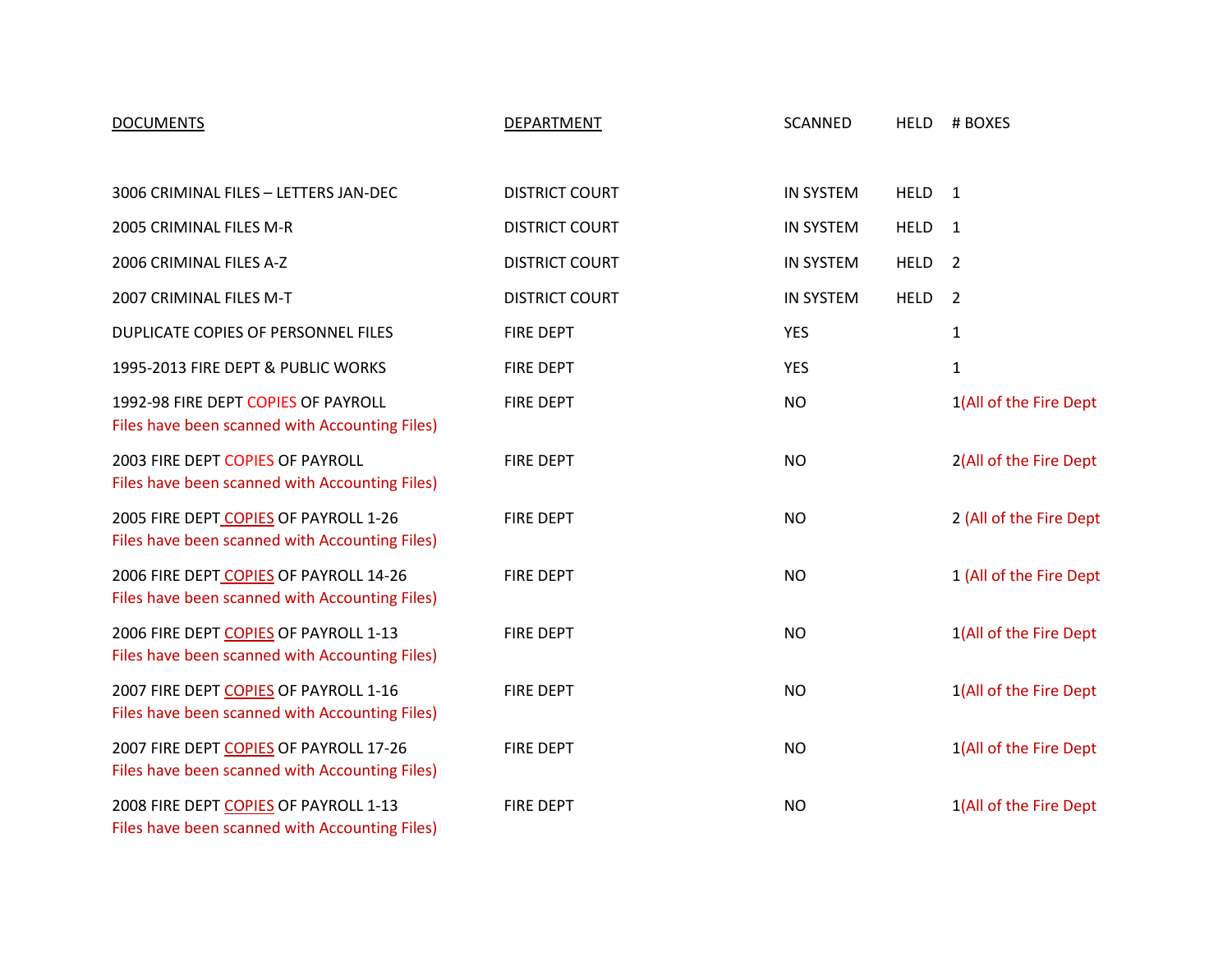| <b>DOCUMENTS</b>                                                                         | DEPARTMENT            | <b>SCANNED</b>   | <b>HELD</b> | # BOXES                 |
|------------------------------------------------------------------------------------------|-----------------------|------------------|-------------|-------------------------|
|                                                                                          |                       |                  |             |                         |
| 3006 CRIMINAL FILES - LETTERS JAN-DEC                                                    | <b>DISTRICT COURT</b> | <b>IN SYSTEM</b> | <b>HELD</b> | $\overline{1}$          |
| 2005 CRIMINAL FILES M-R                                                                  | <b>DISTRICT COURT</b> | <b>IN SYSTEM</b> | <b>HELD</b> | $\mathbf{1}$            |
| 2006 CRIMINAL FILES A-Z                                                                  | <b>DISTRICT COURT</b> | <b>IN SYSTEM</b> | <b>HELD</b> | 2                       |
| 2007 CRIMINAL FILES M-T                                                                  | <b>DISTRICT COURT</b> | <b>IN SYSTEM</b> | <b>HELD</b> | $\overline{2}$          |
| DUPLICATE COPIES OF PERSONNEL FILES                                                      | <b>FIRE DEPT</b>      | <b>YES</b>       |             | 1                       |
| 1995-2013 FIRE DEPT & PUBLIC WORKS                                                       | <b>FIRE DEPT</b>      | <b>YES</b>       |             | $\mathbf{1}$            |
| 1992-98 FIRE DEPT COPIES OF PAYROLL<br>Files have been scanned with Accounting Files)    | <b>FIRE DEPT</b>      | <b>NO</b>        |             | 1(All of the Fire Dept  |
| 2003 FIRE DEPT COPIES OF PAYROLL<br>Files have been scanned with Accounting Files)       | <b>FIRE DEPT</b>      | <b>NO</b>        |             | 2(All of the Fire Dept  |
| 2005 FIRE DEPT COPIES OF PAYROLL 1-26<br>Files have been scanned with Accounting Files)  | <b>FIRE DEPT</b>      | <b>NO</b>        |             | 2 (All of the Fire Dept |
| 2006 FIRE DEPT COPIES OF PAYROLL 14-26<br>Files have been scanned with Accounting Files) | <b>FIRE DEPT</b>      | <b>NO</b>        |             | 1 (All of the Fire Dept |
| 2006 FIRE DEPT COPIES OF PAYROLL 1-13<br>Files have been scanned with Accounting Files)  | <b>FIRE DEPT</b>      | <b>NO</b>        |             | 1(All of the Fire Dept  |
| 2007 FIRE DEPT COPIES OF PAYROLL 1-16<br>Files have been scanned with Accounting Files)  | <b>FIRE DEPT</b>      | <b>NO</b>        |             | 1(All of the Fire Dept  |
| 2007 FIRE DEPT COPIES OF PAYROLL 17-26<br>Files have been scanned with Accounting Files) | <b>FIRE DEPT</b>      | <b>NO</b>        |             | 1(All of the Fire Dept  |
| 2008 FIRE DEPT COPIES OF PAYROLL 1-13<br>Files have been scanned with Accounting Files)  | <b>FIRE DEPT</b>      | <b>NO</b>        |             | 1(All of the Fire Dept  |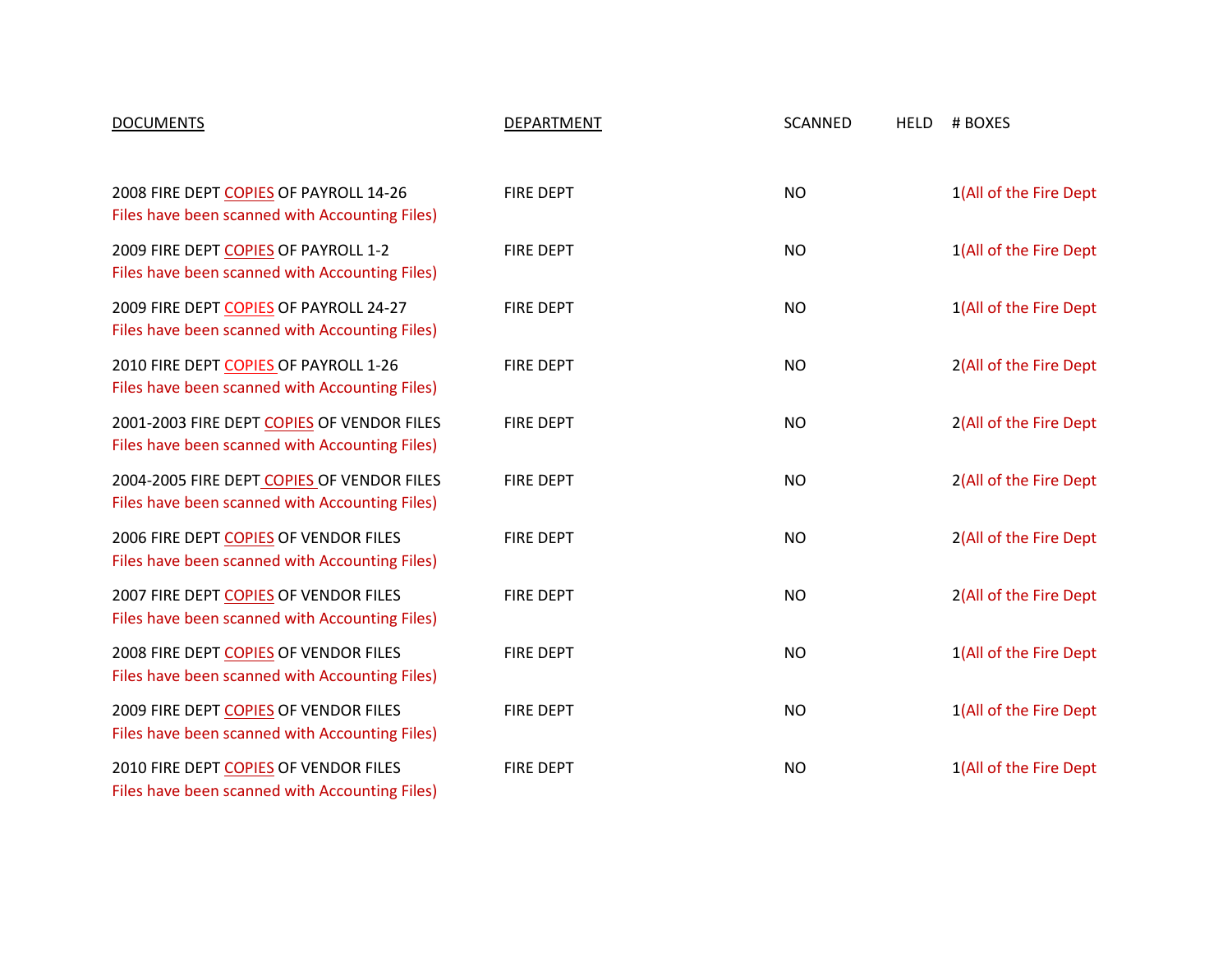| <b>DOCUMENTS</b>                                                                             | DEPARTMENT       | <b>SCANNED</b> | <b>HELD</b> | # BOXES                |
|----------------------------------------------------------------------------------------------|------------------|----------------|-------------|------------------------|
|                                                                                              |                  |                |             |                        |
| 2008 FIRE DEPT COPIES OF PAYROLL 14-26<br>Files have been scanned with Accounting Files)     | <b>FIRE DEPT</b> | <b>NO</b>      |             | 1(All of the Fire Dept |
| 2009 FIRE DEPT COPIES OF PAYROLL 1-2<br>Files have been scanned with Accounting Files)       | <b>FIRE DEPT</b> | <b>NO</b>      |             | 1(All of the Fire Dept |
| 2009 FIRE DEPT COPIES OF PAYROLL 24-27<br>Files have been scanned with Accounting Files)     | <b>FIRE DEPT</b> | <b>NO</b>      |             | 1(All of the Fire Dept |
| 2010 FIRE DEPT COPIES OF PAYROLL 1-26<br>Files have been scanned with Accounting Files)      | <b>FIRE DEPT</b> | <b>NO</b>      |             | 2(All of the Fire Dept |
| 2001-2003 FIRE DEPT COPIES OF VENDOR FILES<br>Files have been scanned with Accounting Files) | <b>FIRE DEPT</b> | <b>NO</b>      |             | 2(All of the Fire Dept |
| 2004-2005 FIRE DEPT COPIES OF VENDOR FILES<br>Files have been scanned with Accounting Files) | <b>FIRE DEPT</b> | <b>NO</b>      |             | 2(All of the Fire Dept |
| 2006 FIRE DEPT COPIES OF VENDOR FILES<br>Files have been scanned with Accounting Files)      | <b>FIRE DEPT</b> | <b>NO</b>      |             | 2(All of the Fire Dept |
| 2007 FIRE DEPT COPIES OF VENDOR FILES<br>Files have been scanned with Accounting Files)      | <b>FIRE DEPT</b> | <b>NO</b>      |             | 2(All of the Fire Dept |
| 2008 FIRE DEPT COPIES OF VENDOR FILES<br>Files have been scanned with Accounting Files)      | <b>FIRE DEPT</b> | <b>NO</b>      |             | 1(All of the Fire Dept |
| 2009 FIRE DEPT COPIES OF VENDOR FILES<br>Files have been scanned with Accounting Files)      | <b>FIRE DEPT</b> | <b>NO</b>      |             | 1(All of the Fire Dept |
| 2010 FIRE DEPT COPIES OF VENDOR FILES<br>Files have been scanned with Accounting Files)      | <b>FIRE DEPT</b> | <b>NO</b>      |             | 1(All of the Fire Dept |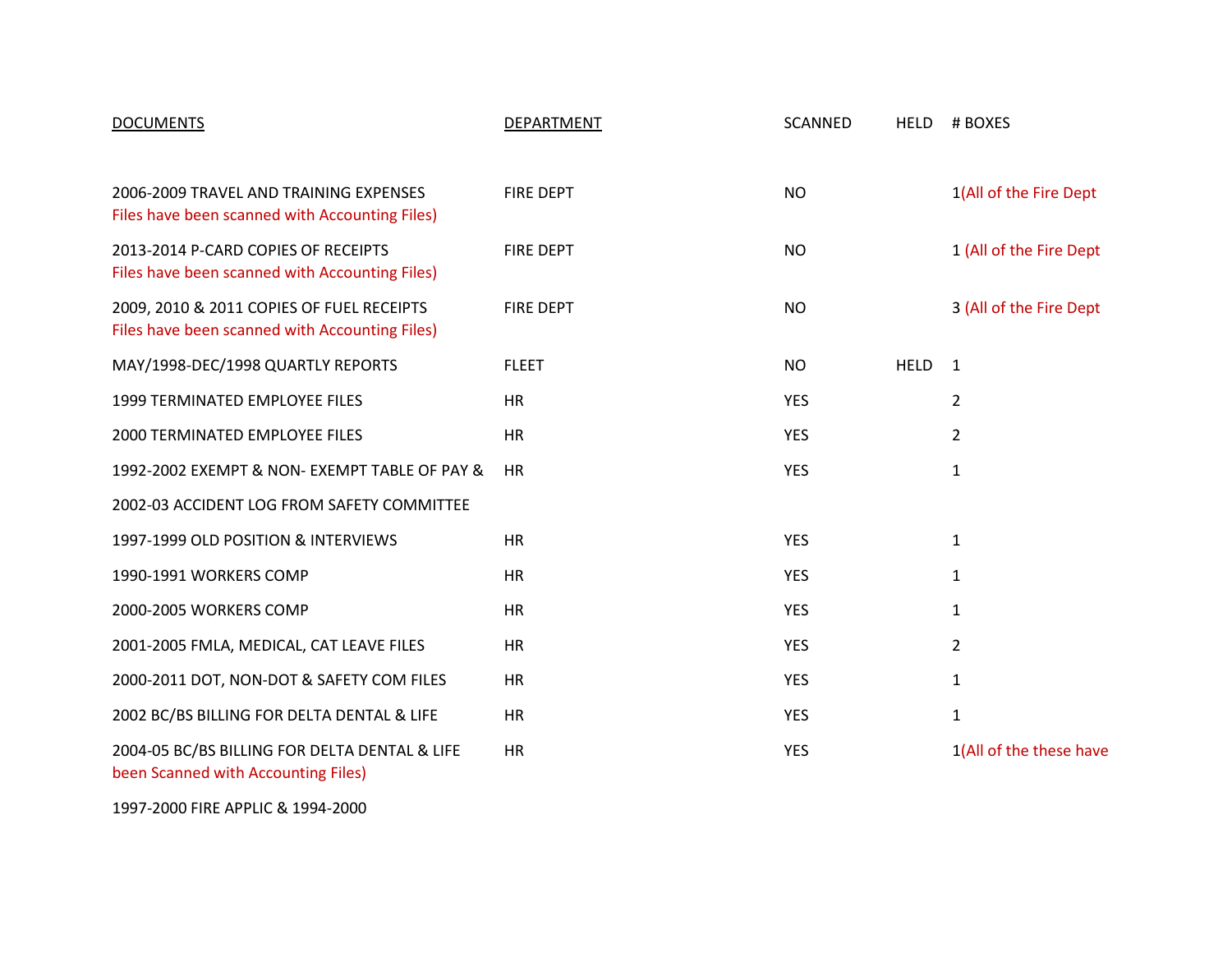| <b>DOCUMENTS</b>                                                                            | DEPARTMENT       | <b>SCANNED</b> | <b>HELD</b> | # BOXES                 |
|---------------------------------------------------------------------------------------------|------------------|----------------|-------------|-------------------------|
|                                                                                             |                  |                |             |                         |
| 2006-2009 TRAVEL AND TRAINING EXPENSES<br>Files have been scanned with Accounting Files)    | <b>FIRE DEPT</b> | <b>NO</b>      |             | 1(All of the Fire Dept  |
| 2013-2014 P-CARD COPIES OF RECEIPTS<br>Files have been scanned with Accounting Files)       | <b>FIRE DEPT</b> | <b>NO</b>      |             | 1 (All of the Fire Dept |
| 2009, 2010 & 2011 COPIES OF FUEL RECEIPTS<br>Files have been scanned with Accounting Files) | <b>FIRE DEPT</b> | <b>NO</b>      |             | 3 (All of the Fire Dept |
| MAY/1998-DEC/1998 QUARTLY REPORTS                                                           | <b>FLEET</b>     | <b>NO</b>      | <b>HELD</b> | $\mathbf{1}$            |
| 1999 TERMINATED EMPLOYEE FILES                                                              | <b>HR</b>        | <b>YES</b>     |             | $\overline{2}$          |
| 2000 TERMINATED EMPLOYEE FILES                                                              | <b>HR</b>        | <b>YES</b>     |             | $\overline{2}$          |
| 1992-2002 EXEMPT & NON- EXEMPT TABLE OF PAY &                                               | <b>HR</b>        | <b>YES</b>     |             | $\mathbf{1}$            |
| 2002-03 ACCIDENT LOG FROM SAFETY COMMITTEE                                                  |                  |                |             |                         |
| 1997-1999 OLD POSITION & INTERVIEWS                                                         | <b>HR</b>        | <b>YES</b>     |             | $\mathbf{1}$            |
| 1990-1991 WORKERS COMP                                                                      | <b>HR</b>        | <b>YES</b>     |             | 1                       |
| 2000-2005 WORKERS COMP                                                                      | <b>HR</b>        | <b>YES</b>     |             | 1                       |
| 2001-2005 FMLA, MEDICAL, CAT LEAVE FILES                                                    | HR               | <b>YES</b>     |             | $\overline{2}$          |
| 2000-2011 DOT, NON-DOT & SAFETY COM FILES                                                   | HR               | <b>YES</b>     |             | $\mathbf{1}$            |
| 2002 BC/BS BILLING FOR DELTA DENTAL & LIFE                                                  | <b>HR</b>        | <b>YES</b>     |             | $\mathbf{1}$            |
| 2004-05 BC/BS BILLING FOR DELTA DENTAL & LIFE<br>been Scanned with Accounting Files)        | <b>HR</b>        | <b>YES</b>     |             | 1(All of the these have |

1997-2000 FIRE APPLIC & 1994-2000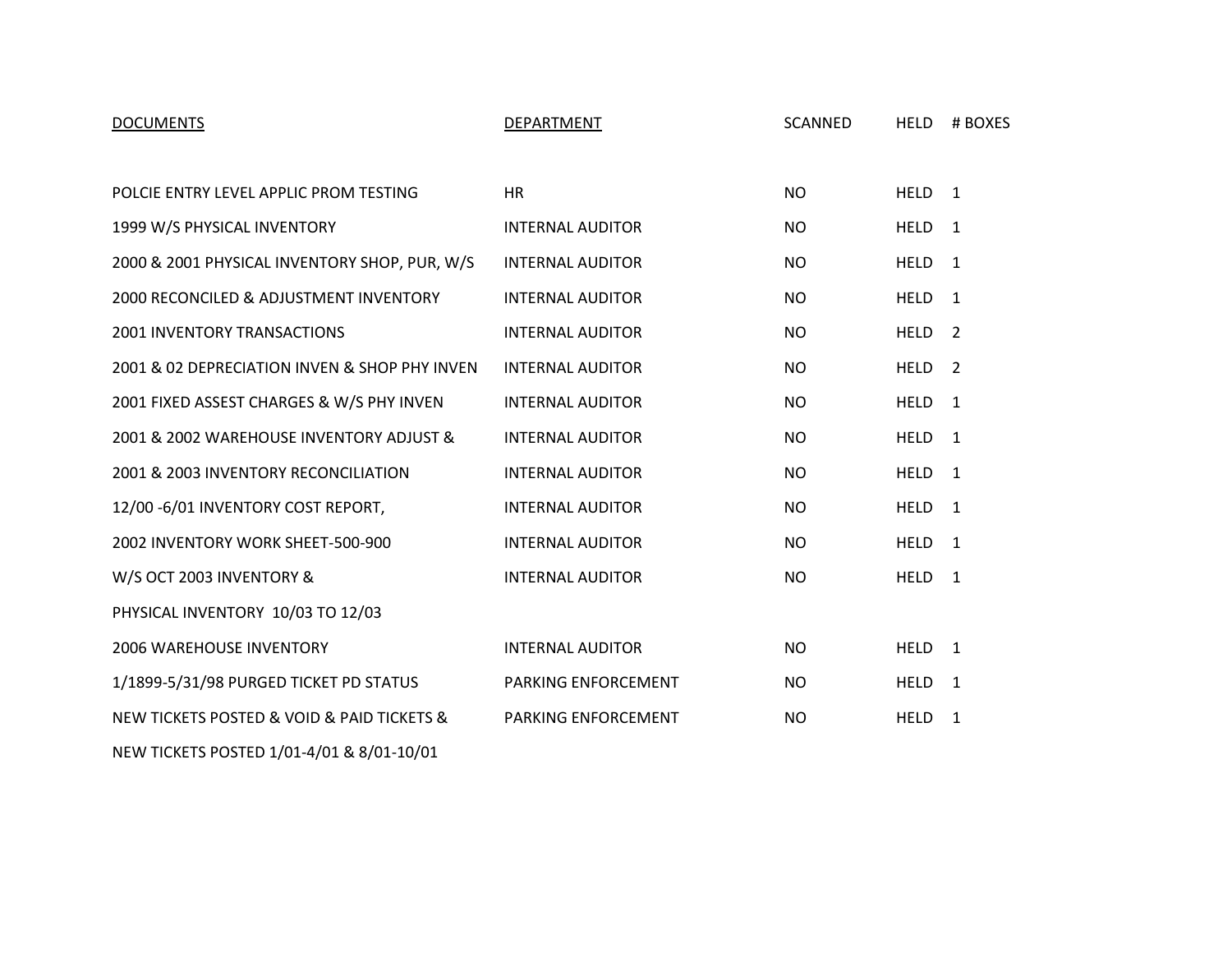| <b>DOCUMENTS</b>                              | DEPARTMENT                 | <b>SCANNED</b> | <b>HELD</b>       | # BOXES        |
|-----------------------------------------------|----------------------------|----------------|-------------------|----------------|
|                                               |                            |                |                   |                |
| POLCIE ENTRY LEVEL APPLIC PROM TESTING        | <b>HR</b>                  | <b>NO</b>      | HELD <sub>1</sub> |                |
| 1999 W/S PHYSICAL INVENTORY                   | <b>INTERNAL AUDITOR</b>    | <b>NO</b>      | <b>HELD</b>       | 1              |
| 2000 & 2001 PHYSICAL INVENTORY SHOP, PUR, W/S | <b>INTERNAL AUDITOR</b>    | <b>NO</b>      | <b>HELD</b>       | 1              |
| 2000 RECONCILED & ADJUSTMENT INVENTORY        | <b>INTERNAL AUDITOR</b>    | <b>NO</b>      | <b>HELD</b>       | 1              |
| <b>2001 INVENTORY TRANSACTIONS</b>            | <b>INTERNAL AUDITOR</b>    | <b>NO</b>      | <b>HELD</b>       | 2              |
| 2001 & 02 DEPRECIATION INVEN & SHOP PHY INVEN | <b>INTERNAL AUDITOR</b>    | <b>NO</b>      | <b>HELD</b>       | $\overline{2}$ |
| 2001 FIXED ASSEST CHARGES & W/S PHY INVEN     | <b>INTERNAL AUDITOR</b>    | <b>NO</b>      | <b>HELD</b>       | $\mathbf{1}$   |
| 2001 & 2002 WAREHOUSE INVENTORY ADJUST &      | <b>INTERNAL AUDITOR</b>    | <b>NO</b>      | <b>HELD</b>       | 1              |
| 2001 & 2003 INVENTORY RECONCILIATION          | <b>INTERNAL AUDITOR</b>    | <b>NO</b>      | <b>HELD</b>       | 1              |
| 12/00 -6/01 INVENTORY COST REPORT,            | <b>INTERNAL AUDITOR</b>    | <b>NO</b>      | <b>HELD</b>       | 1              |
| 2002 INVENTORY WORK SHEET-500-900             | <b>INTERNAL AUDITOR</b>    | <b>NO</b>      | <b>HELD</b>       | $\mathbf{1}$   |
| W/S OCT 2003 INVENTORY &                      | <b>INTERNAL AUDITOR</b>    | <b>NO</b>      | <b>HELD</b>       | $\mathbf{1}$   |
| PHYSICAL INVENTORY 10/03 TO 12/03             |                            |                |                   |                |
| <b>2006 WAREHOUSE INVENTORY</b>               | <b>INTERNAL AUDITOR</b>    | <b>NO</b>      | <b>HELD</b>       | $\mathbf{1}$   |
| 1/1899-5/31/98 PURGED TICKET PD STATUS        | PARKING ENFORCEMENT        | <b>NO</b>      | <b>HELD</b>       | $\mathbf{1}$   |
| NEW TICKETS POSTED & VOID & PAID TICKETS &    | <b>PARKING ENFORCEMENT</b> | <b>NO</b>      | <b>HELD</b>       | $\mathbf{1}$   |
| NEW TICKETS POSTED 1/01-4/01 & 8/01-10/01     |                            |                |                   |                |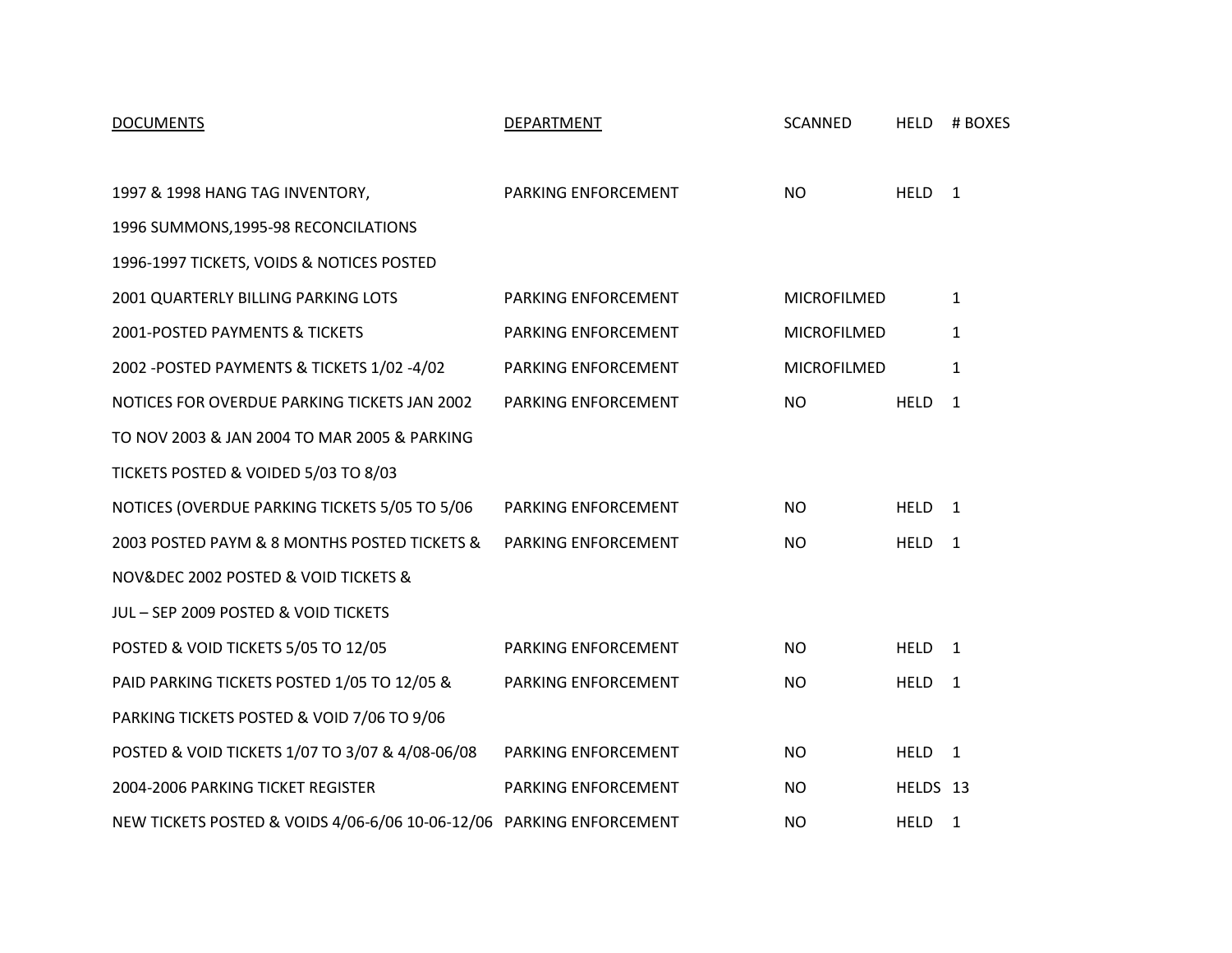| <b>DOCUMENTS</b>                                                     | <b>DEPARTMENT</b>   | <b>SCANNED</b> | <b>HELD</b>       | # BOXES        |
|----------------------------------------------------------------------|---------------------|----------------|-------------------|----------------|
|                                                                      |                     |                |                   |                |
| 1997 & 1998 HANG TAG INVENTORY,                                      | PARKING ENFORCEMENT | NO             | <b>HELD</b>       | $\mathbf{1}$   |
| 1996 SUMMONS, 1995-98 RECONCILATIONS                                 |                     |                |                   |                |
| 1996-1997 TICKETS, VOIDS & NOTICES POSTED                            |                     |                |                   |                |
| 2001 QUARTERLY BILLING PARKING LOTS                                  | PARKING ENFORCEMENT | MICROFILMED    |                   | $\mathbf{1}$   |
| 2001-POSTED PAYMENTS & TICKETS                                       | PARKING ENFORCEMENT | MICROFILMED    |                   | $\mathbf{1}$   |
| 2002 - POSTED PAYMENTS & TICKETS 1/02 - 4/02                         | PARKING ENFORCEMENT | MICROFILMED    |                   | $\mathbf{1}$   |
| NOTICES FOR OVERDUE PARKING TICKETS JAN 2002                         | PARKING ENFORCEMENT | <b>NO</b>      | <b>HELD</b>       | $\mathbf{1}$   |
| TO NOV 2003 & JAN 2004 TO MAR 2005 & PARKING                         |                     |                |                   |                |
| TICKETS POSTED & VOIDED 5/03 TO 8/03                                 |                     |                |                   |                |
| NOTICES (OVERDUE PARKING TICKETS 5/05 TO 5/06                        | PARKING ENFORCEMENT | NO.            | HELD <sub>1</sub> |                |
| 2003 POSTED PAYM & 8 MONTHS POSTED TICKETS &                         | PARKING ENFORCEMENT | <b>NO</b>      | <b>HELD</b>       | $\overline{1}$ |
| NOV& DEC 2002 POSTED & VOID TICKETS &                                |                     |                |                   |                |
| JUL - SEP 2009 POSTED & VOID TICKETS                                 |                     |                |                   |                |
| POSTED & VOID TICKETS 5/05 TO 12/05                                  | PARKING ENFORCEMENT | <b>NO</b>      | <b>HELD</b>       | 1              |
| PAID PARKING TICKETS POSTED 1/05 TO 12/05 &                          | PARKING ENFORCEMENT | <b>NO</b>      | <b>HELD</b>       | $\mathbf{1}$   |
| PARKING TICKETS POSTED & VOID 7/06 TO 9/06                           |                     |                |                   |                |
| POSTED & VOID TICKETS 1/07 TO 3/07 & 4/08-06/08                      | PARKING ENFORCEMENT | <b>NO</b>      | HELD <sub>1</sub> |                |
| 2004-2006 PARKING TICKET REGISTER                                    | PARKING ENFORCEMENT | <b>NO</b>      | HELDS 13          |                |
| NEW TICKETS POSTED & VOIDS 4/06-6/06 10-06-12/06 PARKING ENFORCEMENT |                     | <b>NO</b>      | <b>HELD</b>       | 1              |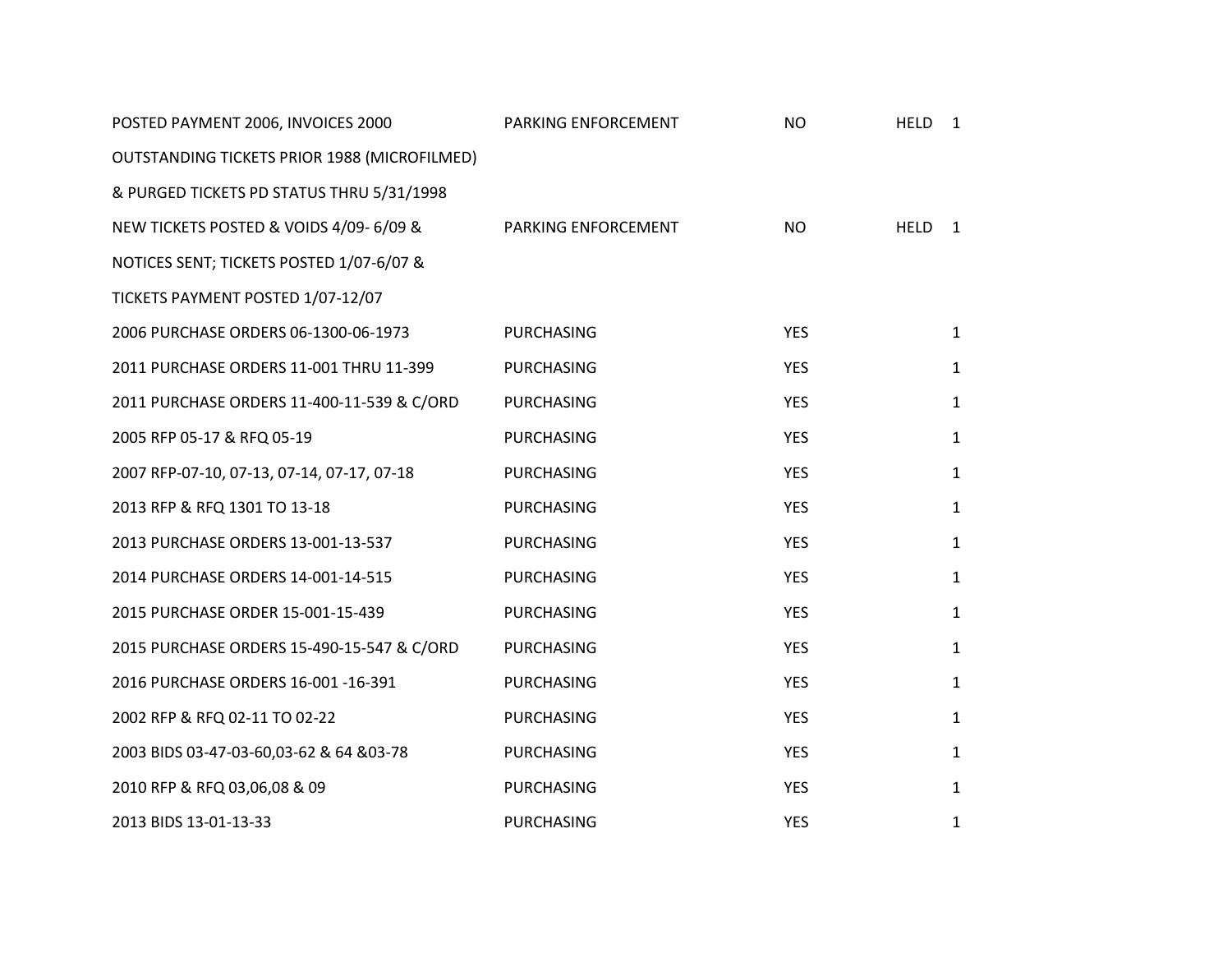| POSTED PAYMENT 2006, INVOICES 2000           | PARKING ENFORCEMENT | <b>NO</b>  | <b>HELD</b> | 1            |
|----------------------------------------------|---------------------|------------|-------------|--------------|
| OUTSTANDING TICKETS PRIOR 1988 (MICROFILMED) |                     |            |             |              |
| & PURGED TICKETS PD STATUS THRU 5/31/1998    |                     |            |             |              |
| NEW TICKETS POSTED & VOIDS 4/09-6/09 &       | PARKING ENFORCEMENT | <b>NO</b>  | <b>HELD</b> | 1            |
| NOTICES SENT; TICKETS POSTED 1/07-6/07 &     |                     |            |             |              |
| TICKETS PAYMENT POSTED 1/07-12/07            |                     |            |             |              |
| 2006 PURCHASE ORDERS 06-1300-06-1973         | <b>PURCHASING</b>   | <b>YES</b> |             | $\mathbf{1}$ |
| 2011 PURCHASE ORDERS 11-001 THRU 11-399      | PURCHASING          | <b>YES</b> |             | $\mathbf{1}$ |
| 2011 PURCHASE ORDERS 11-400-11-539 & C/ORD   | PURCHASING          | <b>YES</b> |             | $\mathbf{1}$ |
| 2005 RFP 05-17 & RFQ 05-19                   | <b>PURCHASING</b>   | <b>YES</b> |             | $\mathbf{1}$ |
| 2007 RFP-07-10, 07-13, 07-14, 07-17, 07-18   | <b>PURCHASING</b>   | <b>YES</b> |             | $\mathbf 1$  |
| 2013 RFP & RFQ 1301 TO 13-18                 | <b>PURCHASING</b>   | <b>YES</b> |             | $\mathbf{1}$ |
| 2013 PURCHASE ORDERS 13-001-13-537           | PURCHASING          | <b>YES</b> |             | $\mathbf{1}$ |
| 2014 PURCHASE ORDERS 14-001-14-515           | <b>PURCHASING</b>   | <b>YES</b> |             | $\mathbf{1}$ |
| 2015 PURCHASE ORDER 15-001-15-439            | <b>PURCHASING</b>   | <b>YES</b> |             | $\mathbf{1}$ |
| 2015 PURCHASE ORDERS 15-490-15-547 & C/ORD   | <b>PURCHASING</b>   | <b>YES</b> |             | $\mathbf{1}$ |
| 2016 PURCHASE ORDERS 16-001-16-391           | <b>PURCHASING</b>   | <b>YES</b> |             | $\mathbf{1}$ |
| 2002 RFP & RFQ 02-11 TO 02-22                | <b>PURCHASING</b>   | <b>YES</b> |             | $\mathbf{1}$ |
| 2003 BIDS 03-47-03-60,03-62 & 64 & 03-78     | <b>PURCHASING</b>   | <b>YES</b> |             | $\mathbf{1}$ |
| 2010 RFP & RFQ 03,06,08 & 09                 | PURCHASING          | <b>YES</b> |             | $\mathbf{1}$ |
| 2013 BIDS 13-01-13-33                        | <b>PURCHASING</b>   | <b>YES</b> |             | $\mathbf{1}$ |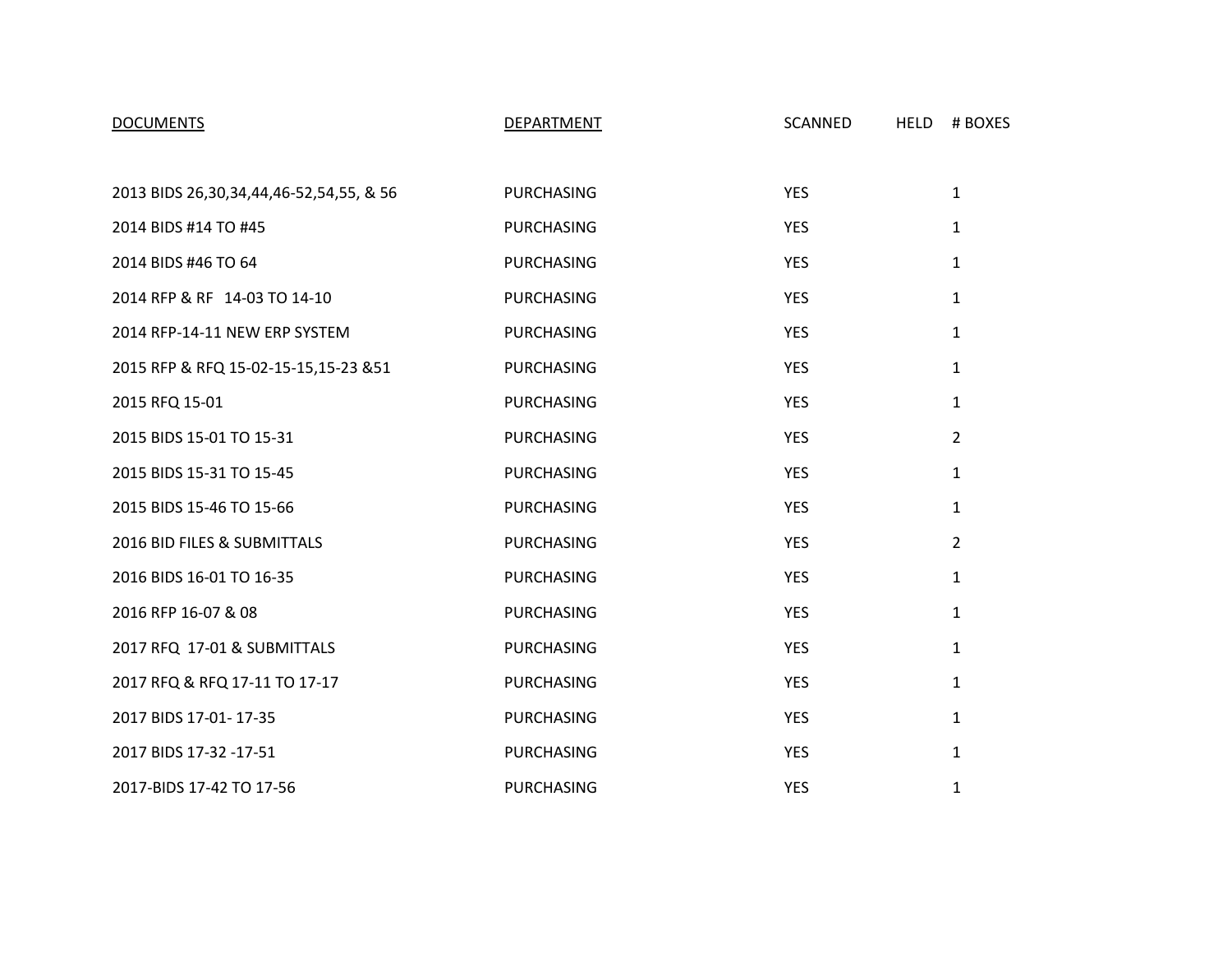| <b>DOCUMENTS</b>                        | <b>DEPARTMENT</b> | SCANNED    | <b>HELD</b> | # BOXES        |
|-----------------------------------------|-------------------|------------|-------------|----------------|
|                                         |                   |            |             |                |
| 2013 BIDS 26,30,34,44,46-52,54,55, & 56 | <b>PURCHASING</b> | <b>YES</b> |             | $\mathbf{1}$   |
| 2014 BIDS #14 TO #45                    | <b>PURCHASING</b> | <b>YES</b> |             | $\mathbf{1}$   |
| 2014 BIDS #46 TO 64                     | <b>PURCHASING</b> | <b>YES</b> |             | $\mathbf{1}$   |
| 2014 RFP & RF 14-03 TO 14-10            | <b>PURCHASING</b> | <b>YES</b> |             | $\mathbf{1}$   |
| 2014 RFP-14-11 NEW ERP SYSTEM           | <b>PURCHASING</b> | <b>YES</b> |             | 1              |
| 2015 RFP & RFQ 15-02-15-15,15-23 &51    | <b>PURCHASING</b> | <b>YES</b> |             | 1              |
| 2015 RFQ 15-01                          | <b>PURCHASING</b> | <b>YES</b> |             | $\mathbf{1}$   |
| 2015 BIDS 15-01 TO 15-31                | <b>PURCHASING</b> | <b>YES</b> |             | $\overline{2}$ |
| 2015 BIDS 15-31 TO 15-45                | <b>PURCHASING</b> | YES        |             | 1              |
| 2015 BIDS 15-46 TO 15-66                | <b>PURCHASING</b> | <b>YES</b> |             | $\mathbf{1}$   |
| 2016 BID FILES & SUBMITTALS             | <b>PURCHASING</b> | <b>YES</b> |             | $\overline{2}$ |
| 2016 BIDS 16-01 TO 16-35                | <b>PURCHASING</b> | <b>YES</b> |             | $\mathbf{1}$   |
| 2016 RFP 16-07 & 08                     | <b>PURCHASING</b> | <b>YES</b> |             | $\mathbf{1}$   |
| 2017 RFQ 17-01 & SUBMITTALS             | PURCHASING        | YES        |             | $\mathbf{1}$   |
| 2017 RFQ & RFQ 17-11 TO 17-17           | <b>PURCHASING</b> | <b>YES</b> |             | $\mathbf{1}$   |
| 2017 BIDS 17-01-17-35                   | <b>PURCHASING</b> | <b>YES</b> |             | $\mathbf{1}$   |
| 2017 BIDS 17-32 -17-51                  | <b>PURCHASING</b> | <b>YES</b> |             | $\mathbf{1}$   |
| 2017-BIDS 17-42 TO 17-56                | <b>PURCHASING</b> | <b>YES</b> |             | $\mathbf{1}$   |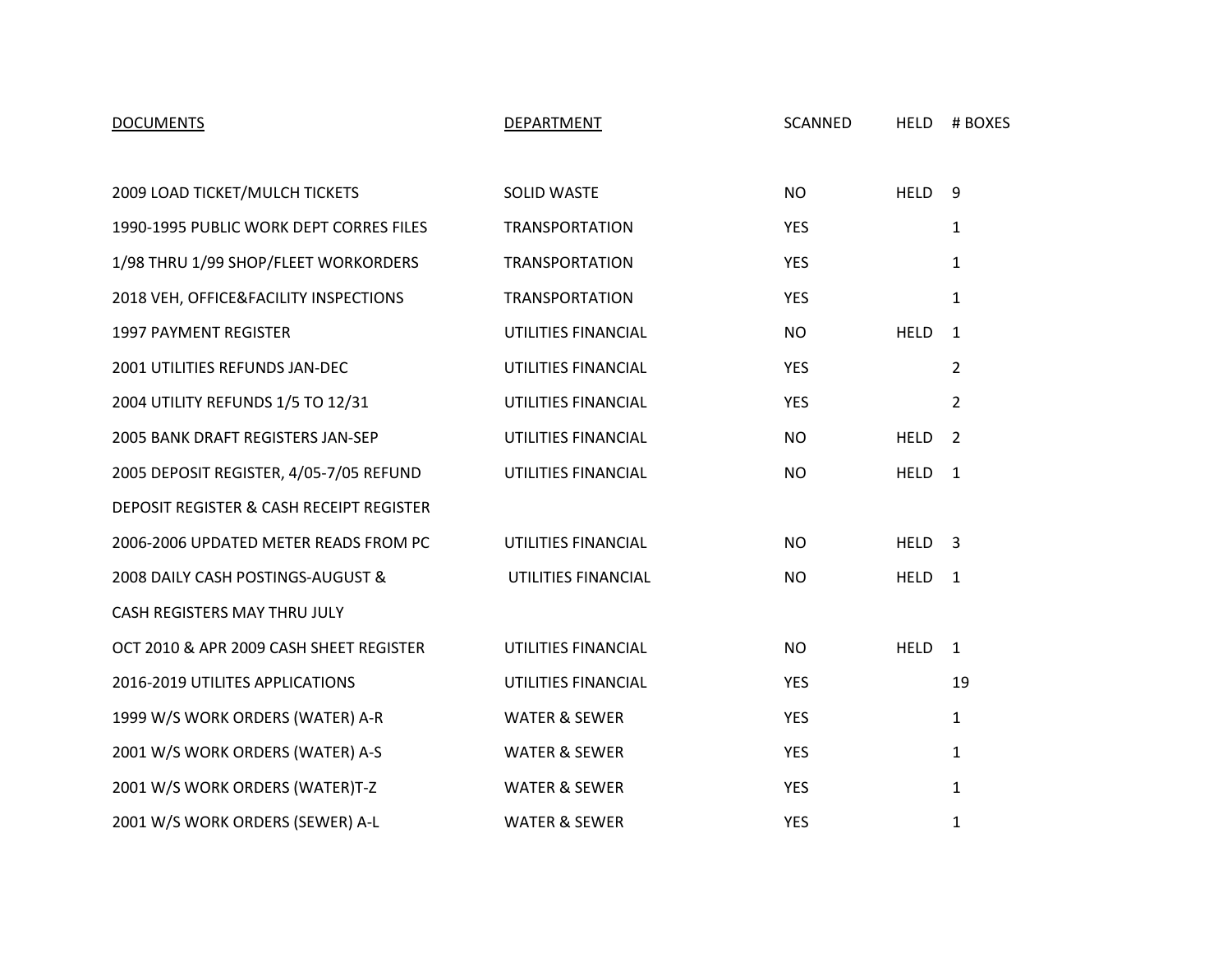| <b>DOCUMENTS</b>                         | DEPARTMENT               | <b>SCANNED</b> | <b>HELD</b> | # BOXES        |
|------------------------------------------|--------------------------|----------------|-------------|----------------|
|                                          |                          |                |             |                |
| 2009 LOAD TICKET/MULCH TICKETS           | SOLID WASTE              | <b>NO</b>      | <b>HELD</b> | 9              |
| 1990-1995 PUBLIC WORK DEPT CORRES FILES  | <b>TRANSPORTATION</b>    | <b>YES</b>     |             | $\mathbf{1}$   |
| 1/98 THRU 1/99 SHOP/FLEET WORKORDERS     | <b>TRANSPORTATION</b>    | <b>YES</b>     |             | 1              |
| 2018 VEH, OFFICE&FACILITY INSPECTIONS    | <b>TRANSPORTATION</b>    | <b>YES</b>     |             | 1              |
| 1997 PAYMENT REGISTER                    | UTILITIES FINANCIAL      | <b>NO</b>      | <b>HELD</b> | $\mathbf{1}$   |
| 2001 UTILITIES REFUNDS JAN-DEC           | UTILITIES FINANCIAL      | <b>YES</b>     |             | $\overline{2}$ |
| 2004 UTILITY REFUNDS 1/5 TO 12/31        | UTILITIES FINANCIAL      | <b>YES</b>     |             | $\overline{2}$ |
| 2005 BANK DRAFT REGISTERS JAN-SEP        | UTILITIES FINANCIAL      | <b>NO</b>      | <b>HELD</b> | $\overline{2}$ |
| 2005 DEPOSIT REGISTER, 4/05-7/05 REFUND  | UTILITIES FINANCIAL      | <b>NO</b>      | <b>HELD</b> | $\mathbf{1}$   |
| DEPOSIT REGISTER & CASH RECEIPT REGISTER |                          |                |             |                |
| 2006-2006 UPDATED METER READS FROM PC    | UTILITIES FINANCIAL      | <b>NO</b>      | <b>HELD</b> | $\overline{3}$ |
| 2008 DAILY CASH POSTINGS-AUGUST &        | UTILITIES FINANCIAL      | <b>NO</b>      | <b>HELD</b> | $\mathbf{1}$   |
| CASH REGISTERS MAY THRU JULY             |                          |                |             |                |
| OCT 2010 & APR 2009 CASH SHEET REGISTER  | UTILITIES FINANCIAL      | NO             | <b>HELD</b> | $\mathbf{1}$   |
| 2016-2019 UTILITES APPLICATIONS          | UTILITIES FINANCIAL      | <b>YES</b>     |             | 19             |
| 1999 W/S WORK ORDERS (WATER) A-R         | <b>WATER &amp; SEWER</b> | <b>YES</b>     |             | $\mathbf{1}$   |
| 2001 W/S WORK ORDERS (WATER) A-S         | <b>WATER &amp; SEWER</b> | <b>YES</b>     |             | $\mathbf{1}$   |
| 2001 W/S WORK ORDERS (WATER)T-Z          | <b>WATER &amp; SEWER</b> | <b>YES</b>     |             | 1              |
| 2001 W/S WORK ORDERS (SEWER) A-L         | <b>WATER &amp; SEWER</b> | <b>YES</b>     |             | $\mathbf{1}$   |